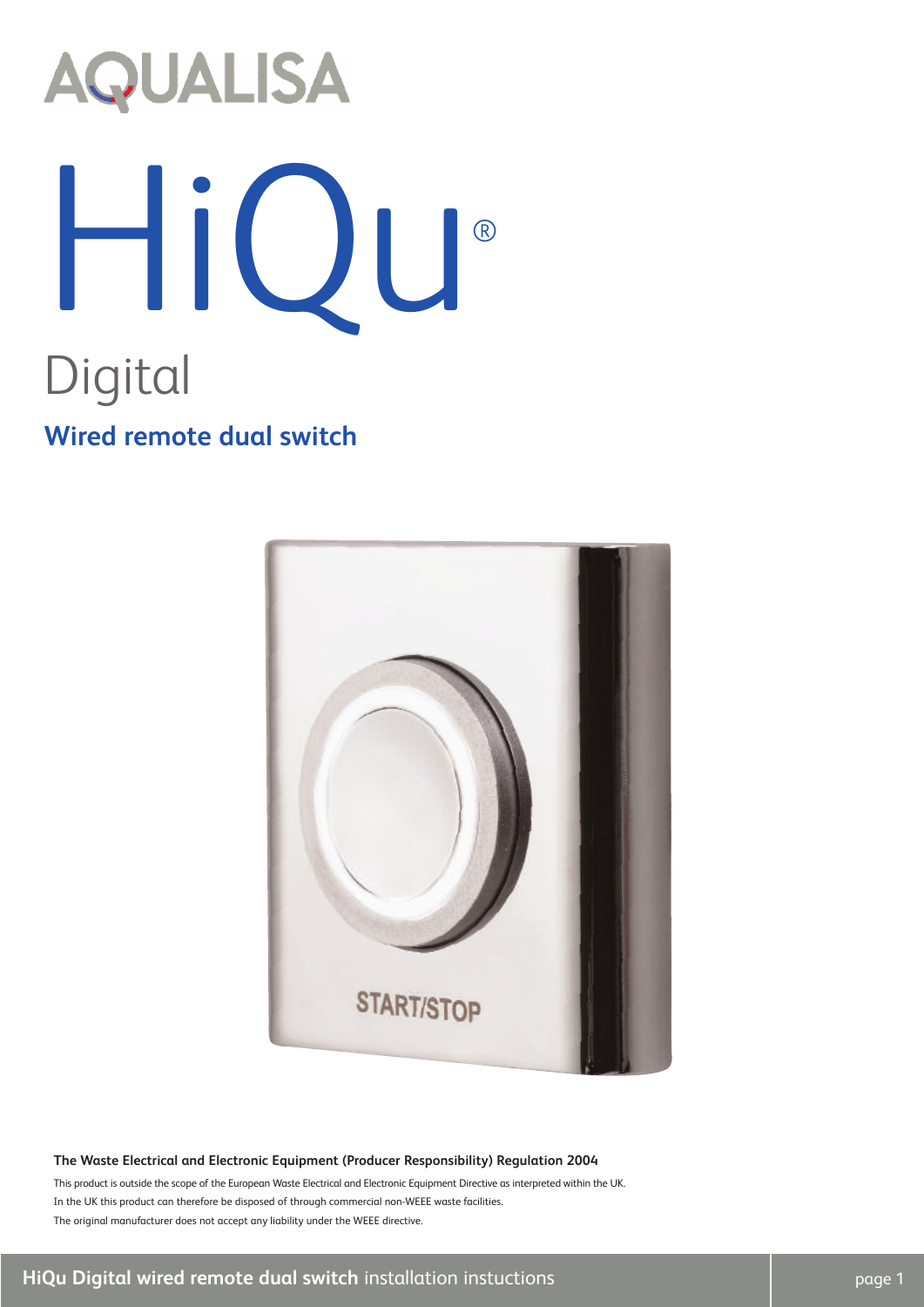## Important information

The HiQu Digital wired remote dual switch is a remote button which provides a secondary method of the start/stop control to HiQu Digital shower and bath systems. The wired remote dual switch may be sited inside the showering or bathing area, as long as it is not subjected to continuous spray, or sited outside the showering or bathing area – up to 10m cable length run from the HiQu Digital processor site.

This product must be installed by a competent person in accordance with all relevant current Water Supply Regulations.

ALL SHOWERS REQUIRING AN ELECTRICAL CONNECTI0N MUST BE INSTALLED BY A QUALIFIED PERSON FOLLOWING THE LATEST REVISION OF BS 7671 (WIRING REGULATIONS) AND CERTIFIED TO CURRENT BUILDING REGULATIONS.

The HiQu Digital wired remote dual switch is suitable for domestic use only.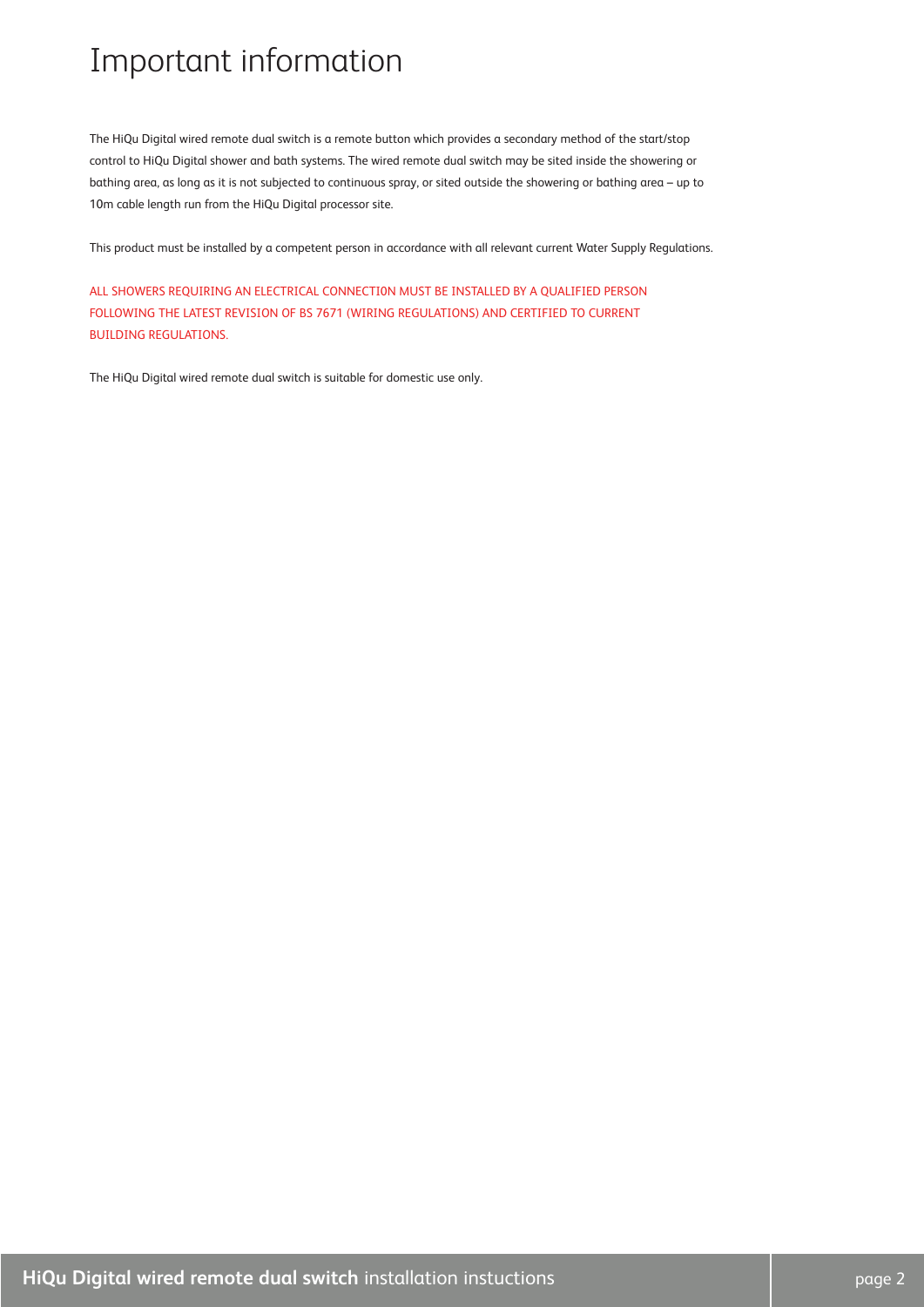## Step-by-step instructions

### **Digital wired remote dual switch**

In addition to the guide below it is essential that the written instructions below are read and understood and that you have all the necessary components (shown below) before commencing installation. Failure to install the product in accordance with these instructions may adversely affect the warranty terms and conditions. Do not undertake any part of this installation unless you are competent to do so. Prior to starting, ensure that you are familiar with the necessary plumbing regulations required to install the product correctly and safely.

THE HIQU DIGITAL PROCESSOR MUST BE ISOLATED FROM THE MAINS POWER SUPPLY PRIOR TO INSTALLING THE HIQU DIGITAL WIRED REMOTE DUAL SWITCH.

### **Components**

**!**

**!**







Literature not shown



Using the back plate as a template, mark out the position of the fixing screws and 20mm diameter cable rear entry point. Prepare the fixing points using the fixings provided, if suitable.





Prepare a suitable route and install the low voltage data cable leaving a working end of at least 70mm including the connector plug.



Data cables that are chased into the wall or are surface sited must be protected by suitable sheathing or conduit.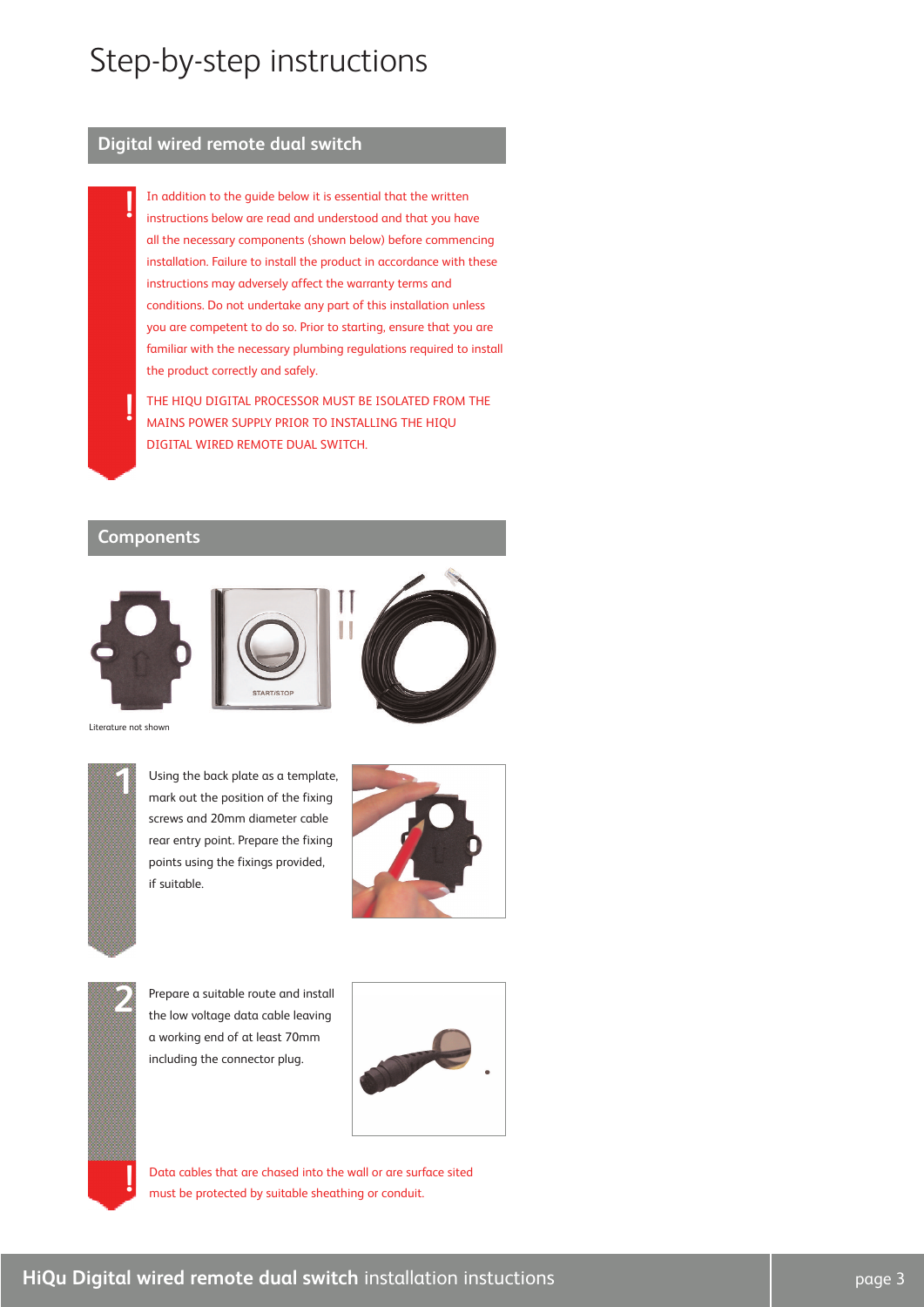

Pull the data cable through before securing the back plate to the wall using the screws provided.





Push the data cable plug into the **4** back of the button fully home.





Locate the top of the button assembly onto the back plate assembly and press to lock into place.

To release the button cover, insert a small flat bladed screw driver into the small opening at the base of the button and press to release.







The Digital processor features a secondary data cable socket next to the main data cable connection for use with the Digital wired remote dual switch start/stop controller. Carefully snap and remove the entry pillar and connect the cable to the socket as shown.





Prior to commissioning the HiQu Digital wired remote dual switch following the procedure opposite, please refer to the HiQu Digital shower instructions to complete the installation of the Digital processor.